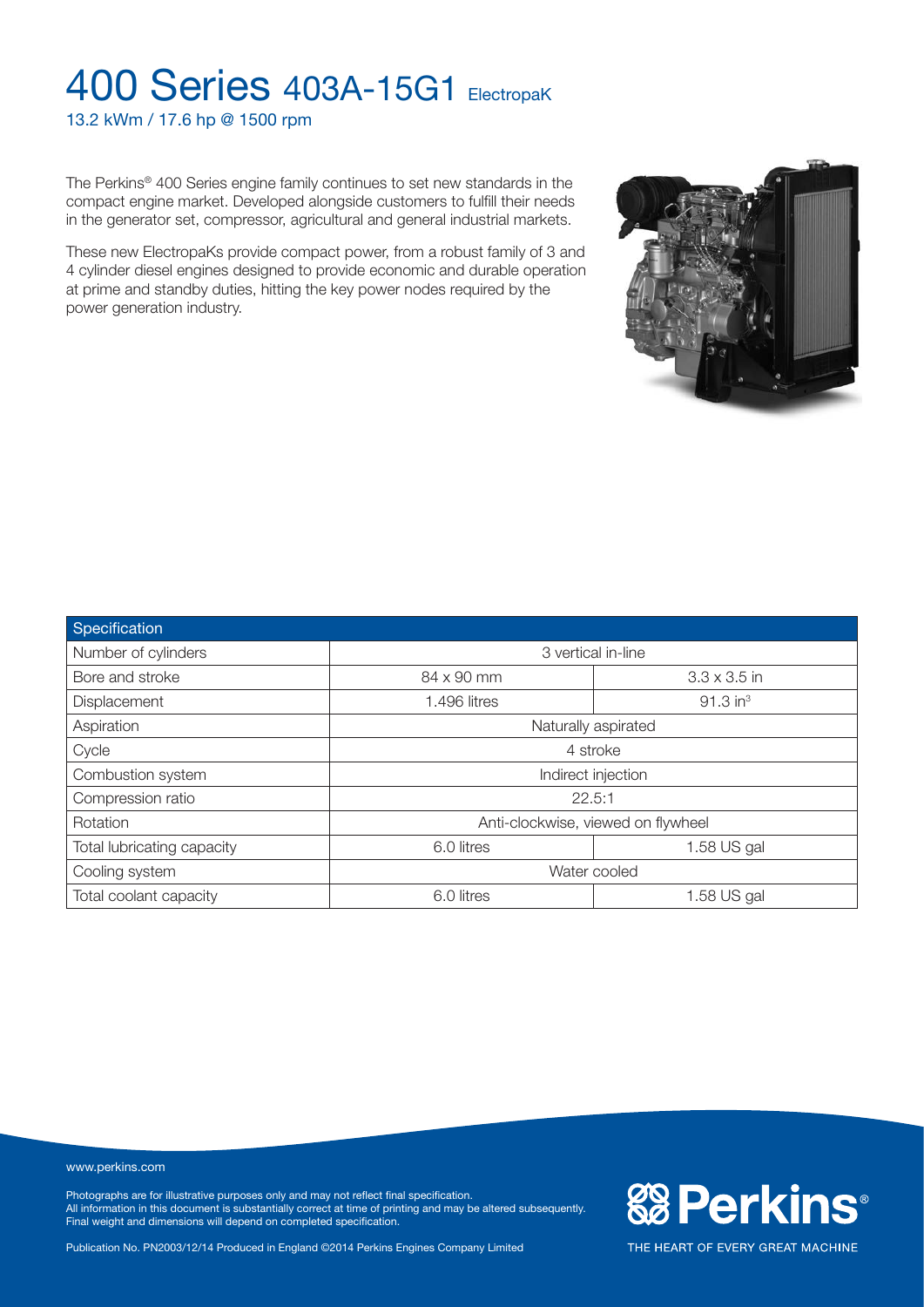13.2 kWm / 17.6 hp @ 1500 rpm

### Features and benefits

#### Powered by your needs

• The 403A-15G1 ElectropaK is a powerful but quiet 1.5 litre naturally aspirated 3-cylinder compact package

#### Compact, clean, efficient power

• Design features on the 400D range of ElectropaKs ensures clean rapid starting in all conditions whilst delivering impressive performance with low operating costs in a small, efficient package size

#### Lower operating costs

- Approved for operation on biodiesel\* concentrations of up to 20%
- Oil and filter changes are 500 hours, dependent on load factor
- Engine durability and reliability, the warranty offering and ease of installation combine to drive down the cost of ownership
- Warranties and Service Contracts

We provide one-year warranties for constant speed engines and two-year warranties for variable speed models, as standard. These are supported by multilevel Extended Service Contracts that can be bought additionally Discover more: www.perkins.esc

#### Product support

- With highly trained Perkins distributors in thousands of communities in over 180 countries, you are never far away from expert product knowledge, genuine parts and a range of advanced diagnostic technology for keeping your engine in peak condition
- To find your local distributor: www.perkins.com/distributor

\*Subject to conformance with ASTM D6751 and EN14214

www.perkins.com

Photographs are for illustrative purposes only and may not reflect final specification. All information in this document is substantially correct at time of printing and may be altered subsequently. Final weight and dimensions will depend on completed specification.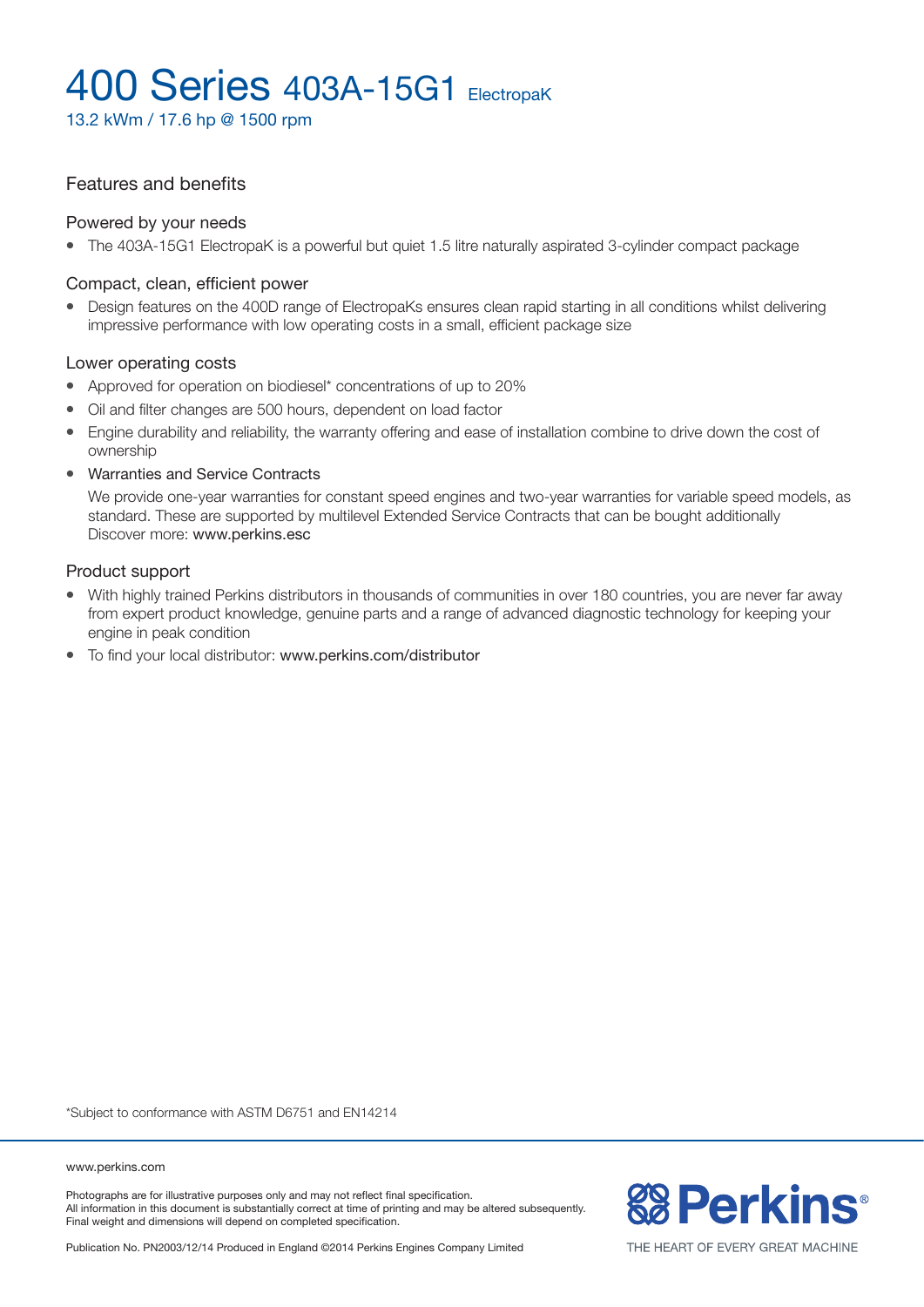13.2 kWm / 17.6 hp @ 1500 rpm

### Technical information

#### Air inlet

• Mounted air filter

#### Fuel system

- Mechanically governed cassette type fuel injection pump
- Split element fuel filter

#### Lubrication system

- Wet steel sump with filler and dipstick
- Spin-on full-flow lub oil filter

#### Cooling system

- Thermostatically-controlled system with belt driven coolant pump and pusher fan
- Mounted radiator, piping and guards

#### Electrical equipment

- 12 volt starter motor and 12 volt 15 amp alternator with DC output
- Oil pressure and coolant temperature switches
- 12 volt shut-off solenoid energised to run
- Glow plug cold start aid and heater/starter switch

#### Flywheel and housing

- 1500 rpm
- High inertia flywheel to SAE J620 Size 190.5 mm  $(7\frac{1}{2}$  in) Heavy
- Flywheel housing SAE 4 Long

#### Mountings

• Front and rear engine mounting bracket

#### Optional equipment

• Parts book

#### Option groups

A selection of optional items is available to enable you to prepare a specification precisely matched to your needs.

www.perkins.com

Photographs are for illustrative purposes only and may not reflect final specification. All information in this document is substantially correct at time of printing and may be altered subsequently. Final weight and dimensions will depend on completed specification.



Publication No. PN2003/12/14 Produced in England ©2014 Perkins Engines Company Limited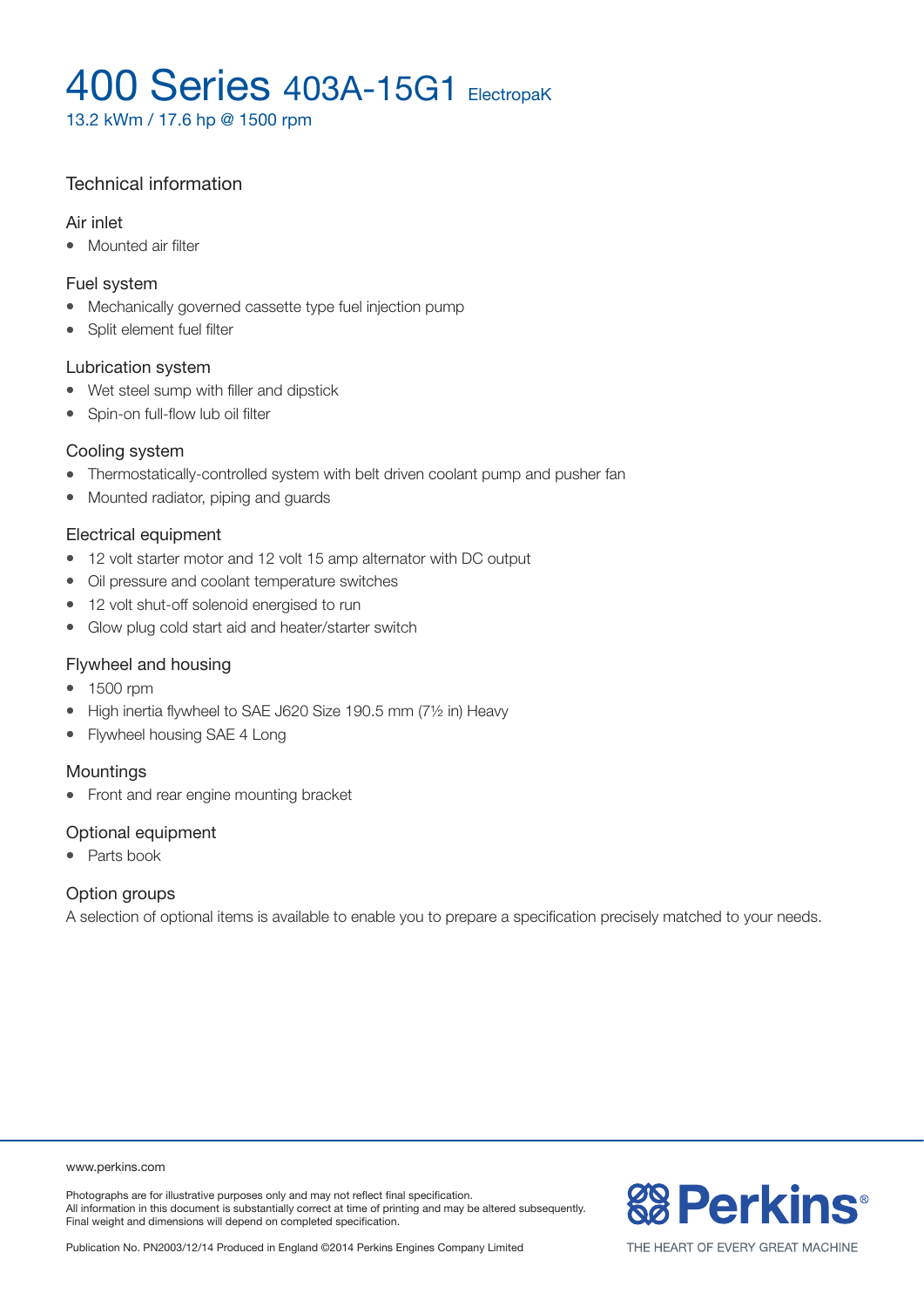13.2 kWm / 17.6 hp @ 1500 rpm



| Engine package weights and dimensions |        |           |  |  |  |  |
|---------------------------------------|--------|-----------|--|--|--|--|
| Length                                | 820 mm | 32.3 in   |  |  |  |  |
| Width                                 | 469 mm | $18.5$ in |  |  |  |  |
| Height                                | 793 mm | 31.2 in   |  |  |  |  |
| Weight (dry)                          | 197 kg | 434 lb    |  |  |  |  |

www.perkins.com

Photographs are for illustrative purposes only and may not reflect final specification. All information in this document is substantially correct at time of printing and may be altered subsequently. Final weight and dimensions will depend on completed specification.

Publication No. PN2003/12/14 Produced in England ©2014 Perkins Engines Company Limited